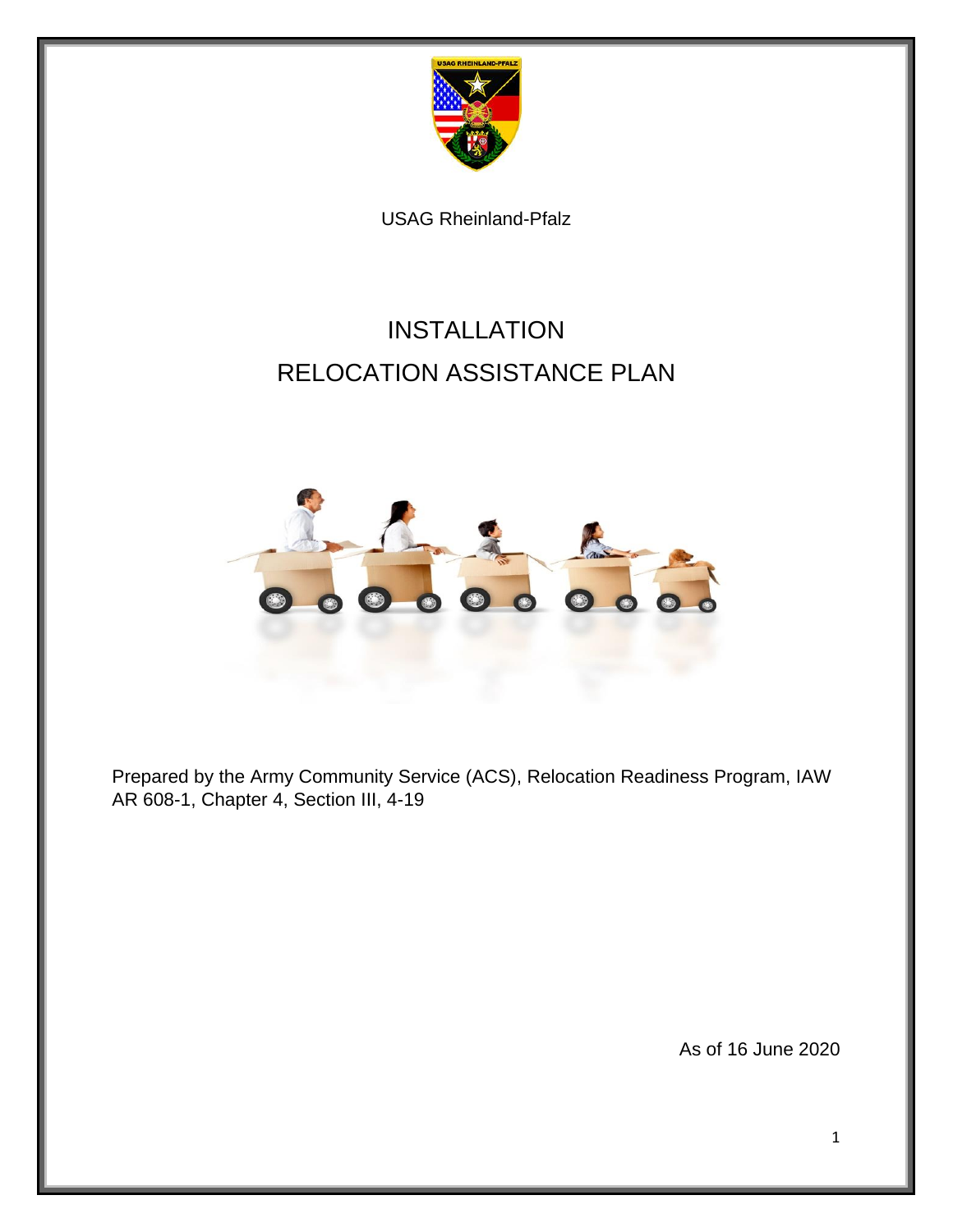

## **Pre-Arrival Support**

**Goal:** Provide inbound Service Members and Families with essential information needed to make informed decisions, helping them getting settled in quickly, reducing fears of the unknown, providing accurate and updated information, relieving stress associated with transitioning into a new and unfamiliar community, and introducing them to their new Host Nation.

**USAG Rheinland-Pfalz PANDEMIC Response for Inbound Soldiers, Civilians,** 

**Contractors and Families:** U.S. Army Garrison Rheinland-Pfalz is implementing precautionary measures for the health protection of our community. Expect these measures to impact normal day-to-day operations across Kaiserslautern and Baumholder communities. Please access [https://home.army.mil/rheinland](https://home.army.mil/rheinland-pfalz/index.php/coronavirus-covid-19)[pfalz/index.php/coronavirus-Pandemic-19](https://home.army.mil/rheinland-pfalz/index.php/coronavirus-covid-19) for the current list of garrison restrictions, services and closures. Your assigned sponsor will assist with navigating closures by email and phone, ensuring the smoothest transition possible prior to your arrival and during your quarantine status. See Appendix A-E for pandemic support.

**Plan My Move** is a set of online organizational tools designed to make frequent moves easier and less disruptive for Service Members and Families. Tools include a customizable calendar, to-do lists, departure and arrival checklists, installation overviews, and installation-specific information topics such as education, transportation, childcare, and employment. Plan My Move can be found at: <https://planmymove.militaryonesource.mil/>

**Military INSTALLATIONS** is available on the Military One Source (MOS) website at [https://installations.militaryonesource.mil/.](https://installations.militaryonesource.mil/) It is a searchable directory of programs and services of military installations worldwide, allowing easy access to contact information, websites, maps and directions to installation programs and services. It also includes a 24/7 toll-free assistance line.

**eSponsorship Application and Training (eSAT):** eSAT Sponsorship Training website [https://myhub.militaryonesource.mil](https://myhub.militaryonesource.mil/) provides sponsors and newcomers with an online, easily accessible and authoritative resource for training, needs assessment, communication, access to trusted relocation information, resources and feedback for improvement.

**Request a Sponsor at ACT**: <https://actnow.army.mil/>

**ACS Relocation Readiness** staff provide sponsorship training to Service Members, Spouses, and Civilians monthly and for units upon request. The training provides do's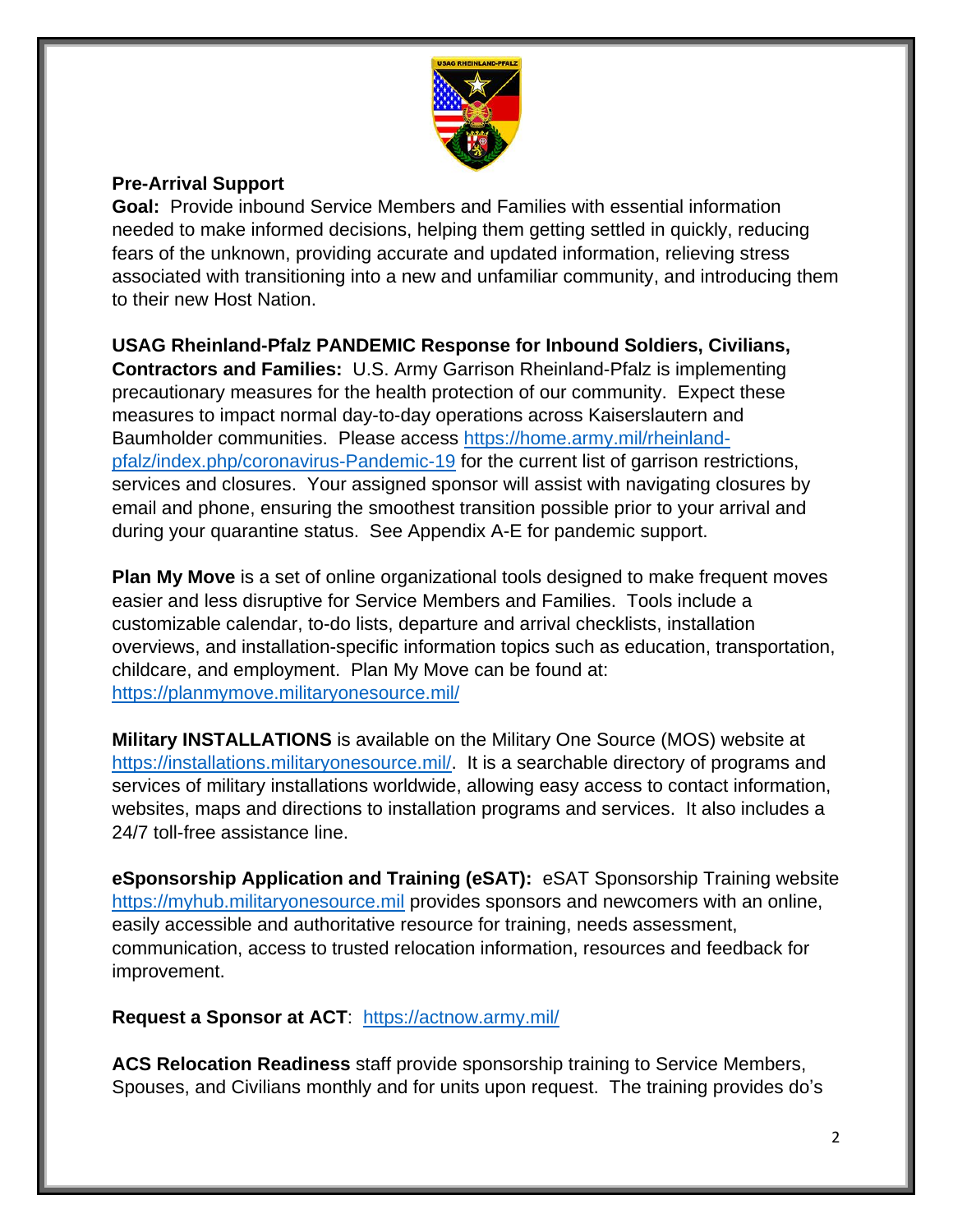

and don'ts of sponsorship with emphasis on the USAG Rheinland-Pfalz installation area. ACS develops and distributes the Sponsorship Welcome packets. Relocation Readiness staff are responsible for ensuring the information contained in Military Installations is accurate and up-to-date. Information is certified quarterly on the following dates: September 30, December 31, March 31, and June 30. Updates are due to ACS's Relocation by the 15th of the month, preceding the certification date. Updates and changes are submitted through Defense Installation Messaging System (DIMS).

**USAG Rheinland-Pfalz Military Installation** website [https://home.army.mil/rheinland](https://home.army.mil/rheinland-pfalz/index.php/usag-rheinland-pfalz)[pfalz/index.php/usag-rheinland-pfalz](https://home.army.mil/rheinland-pfalz/index.php/usag-rheinland-pfalz) includes links to major units and organizations, the installation newspaper, master calendar of events, sponsorship program, and relocation services. The [https://rheinland-pfalz.armymwr.com](https://rheinland-pfalz.armymwr.com/) provides MWR activities and agency information. The website also provides information on Family, fitness and recreational opportunities at USAG Rheinland-Pfalz.

**Youth Sponsorship**: Families with children can contact the School Liaison Officer at 0611-143-541-9061, Landstuhl Youth Center at 06371-86-8658 or the Baumholder Youth Center at 0611-143-531-3423 to request a youth sponsor, the request form is available at: [https://global.armymwr.com/europe/europe-cys/europe-teen-sponsorship](https://global.armymwr.com/europe/europe-cys/europe-teen-sponsorship-pages/kaiserslautern-youth-sponsorship-form)[pages/kaiserslautern-youth-sponsorship-form](https://global.armymwr.com/europe/europe-cys/europe-teen-sponsorship-pages/kaiserslautern-youth-sponsorship-form) . New youth will be paired up with a local youth to help transition into the program and learn about academic and recreational programs the Teen Zone/Youth Center offers. For more information, visit the Military Youth on the Move website at [http://www.militaryonesource.mil/family-and](http://www.militaryonesource.mil/family-and-relationships/military-youth-on-the-move)[relationships/military-youth-on-the-move](http://www.militaryonesource.mil/family-and-relationships/military-youth-on-the-move)

**Child and Youth Services:** The USAG Rheinland-Pfalz Child and Youth (CYS) Services offer six center-based programs. There are six Child Development Centers: two located on Landstuhl, and one each located on Sembach, Kleber, Miesau, and Baumholder. There are three School Age Centers: one serving grades 1-5 on Baumholder, and one each serving grades K-5 on Sembach and Landstuhl. Programs for the Kaiserslautern Military Community Youth include Youth Centers at Landstuhl and Baumholder for youth in grades 6-12. Individualized and team sport programs along with SKIES Unlimited classes are offered throughout USAG Rheinland-Pfalz. The Parent Central Services office also provides a variety of services, including registration, resource and referral, along with the babysitter referral list.

If families will need day care for their children, visit [www.militarychildcare.com](http://www.militarychildcare.com/) for more information and to begin the registration process. Once all information has been processed, Parent Central Services will initiate contact. Families who had utilized CYS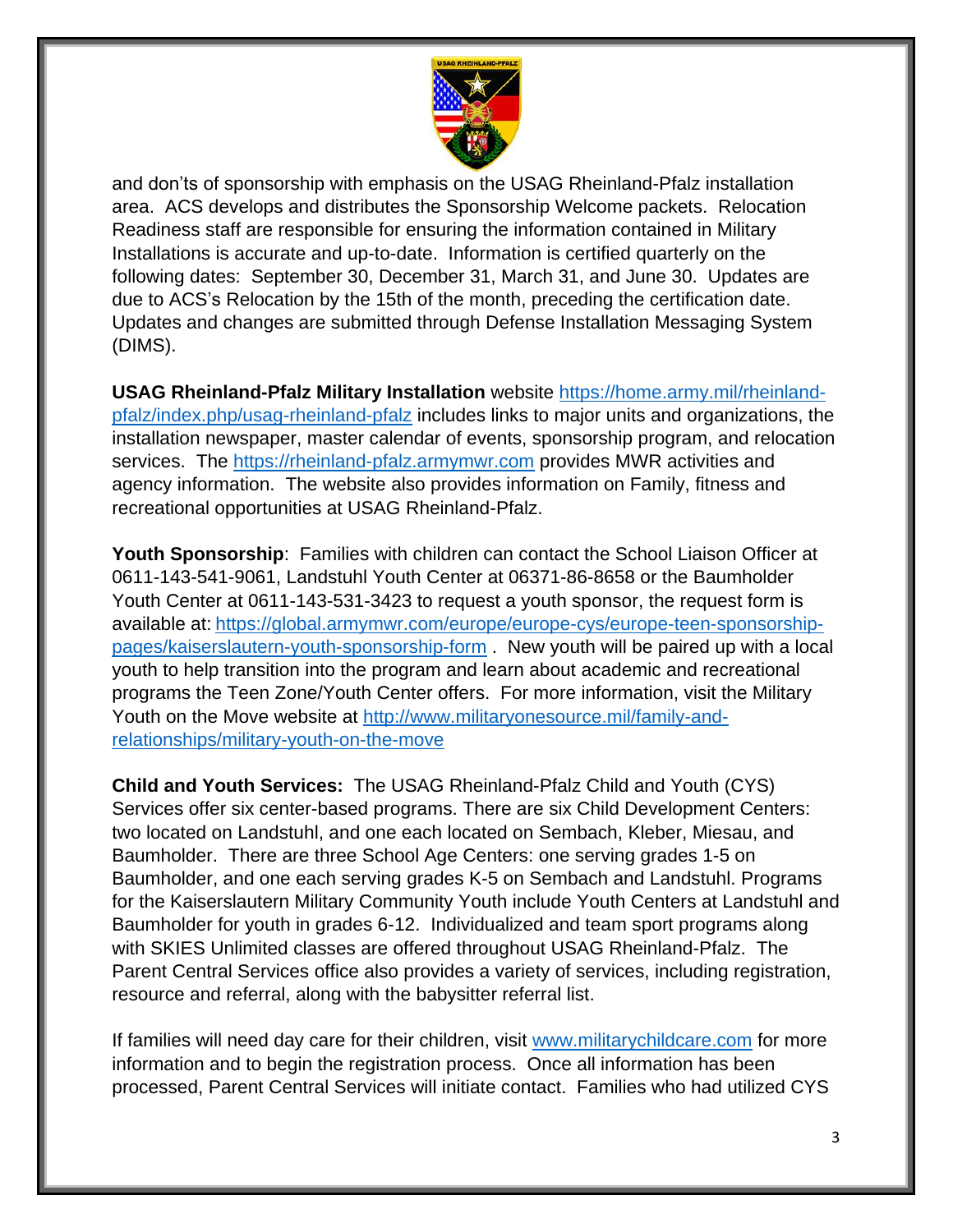

at a previous location may contact that Parent Central Services office to request having family files exported. USAG Rheinland-Pfalz CYS Services will be able to import the files. Contact Parent Central Services at 314-541-9066/9065 or 0611-143-541- 9066/9065 for Kaiserslautern. For Baumholder, please call 314-531-3440 or 0611-143- 531-3440.

**Army Continuing Education System (ACES)**: ACES in the Kaiserslautern Military Community consists of four Army Education Centers: Baumholder, Landstuhl, Kleber (Soldier For Life), and Rhine Ordnance Barracks (ROB). The Education Center on ROB, Building 288, is the HUB center and provides services to the Kaiserslautern Military Community Army Personnel. Administration can be reached Mon-Fri 0800- 1700 at 0631-3406-2588.

**Landstuhl Regional Medical Center (LRMC)/United Healthcare Military and Veterans/TRICARE**: LRMC is a Level II Trauma center and is one of DoD's premier medical centers; and is the largest American hospital outside the United States. The staff of the hospital is made of 50% Army, 15% Air Force, and 35% civilian personnel. The hospital has more than 110 physicians, 250 nurses, 40 Medical Service Corps officers, 900 enlisted personnel and 550 civilian employees, committed to providing military Families the highest level of health care and customer service. To make medical appointments, contact the regional appointment center at 06371-9464-5762. The appointment line is open 7-days a week, 0630-1630.

**Billeting/Lodging**: Reservations are accepted 60 days prior to arrival, and may be made through U.S. Military Temporary Lodging system at [http://www.dodlodging.net](http://www.dodlodging.nett/)

**The Lagerhof Inn - Baumholder\*:** Use options listed below for reservations.

- Phone: 011-49-611-143-531-2900
- Email: [usarmy.rheinland-pfalz.id-europe.list.dfmwr-bhr-laberhof-inn@mail.mil](mailto:usarmy.rheinland-pfalz.id-europe.list.dfmwr-bhr-laberhof-inn@mail.mil)
- Website: <http://army.dodlodging.net/propertys/Baumholder-Lodging>
- Address: Bldg. 8076, Smith Barracks, Baumholder, Germany 55774

**Ramstein Inns – Landstuhl\*:** Use options listed below for reservations:

- Phone: 011-49-6371-45-4920.
- Email: [lodging@us.af.mil](mailto:lodging@us.af.mil)
- Website: <http://af.dodlodging.net/propertys/Ramstein-Inns-Ramstein>
- Address: Bldg 3336, Ramstein- Miesenbach, Germany, 66877

**Vogelweh Lodging - Kaiserslautern\*:** Use options listed below for reservations.

- Phone: 011-49-631-536-8910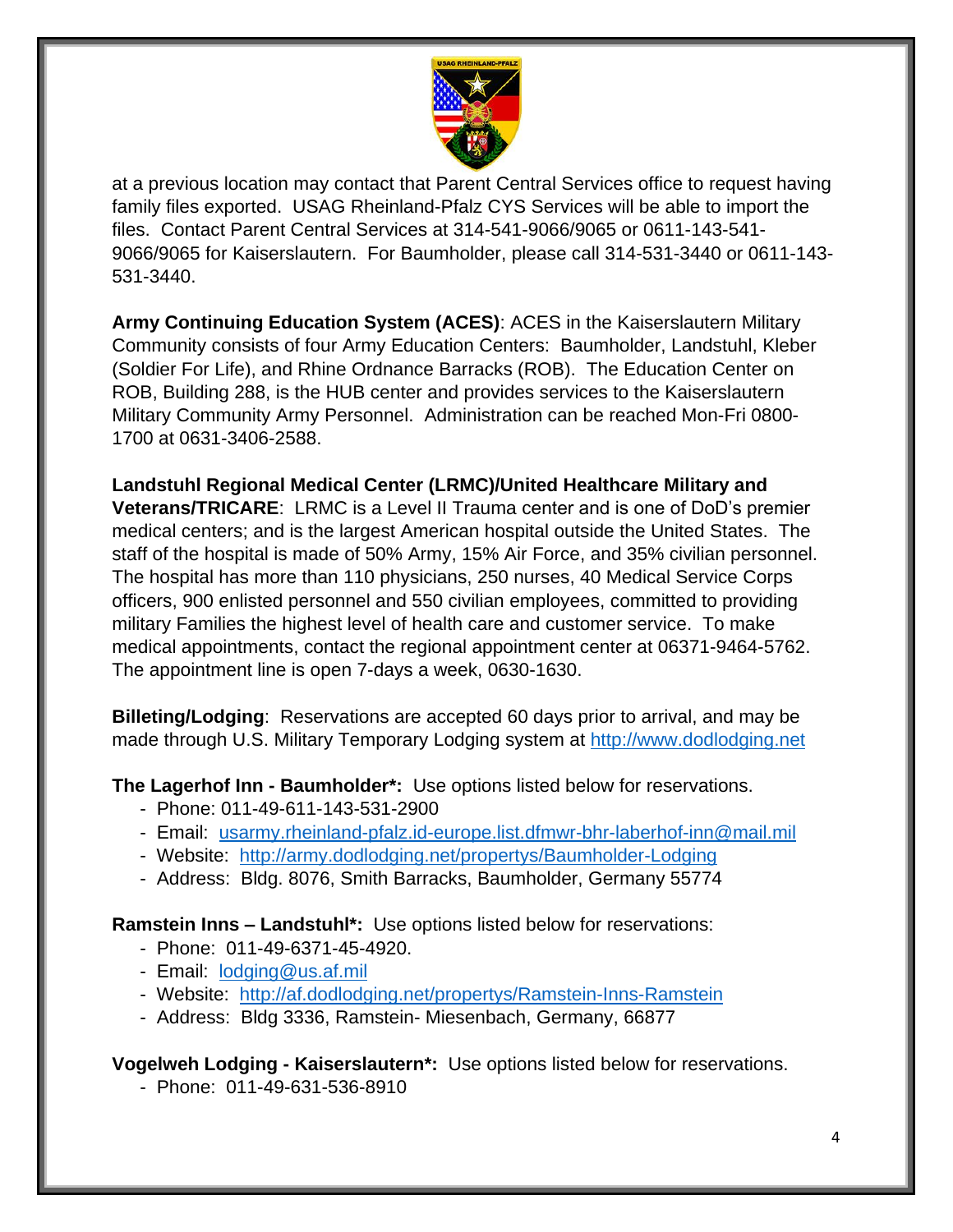

- Email: [lodging@ramstein.af.mil](mailto:lodging@ramstein.af.mil)
- Website: <http://af.dodlodging.net/propertys/Vogelwehh>
- Address: Bldg 1002, Vogelweh, Kaiserslautern, Germany 67663
- \* All are pet friendly.

**Pet Requirements**: Pets must be microchipped. The rabies vaccination must have been administered at least 30 days after microchipping but less than one year ago. Two-year rabies vaccinations are not valid in Germany. Health certificate must be completed within 10 days of flight, signed by a USDA certified veterinarian. At Ramstein, examination fees will apply for pets imported into Germany from outside the European Union. Contact the local installation Vet Clinic, Monday through Friday, 0730- 1600 at DSN: 590-1900 or civilian: 06371-9464-1900 for more information. The clinic service is by appointment only.

**Religious Support**: Provides a schedule of post-base chapel services, events and information on-and off-base worship services upon request. Call the Chaplain at 0611- 143-531-3170 Baumholder or 0611-143-541-2105 Kaiserslautern for full scope of services offered.

#### **Your sponsor leadership and Army Community Service are now prepared to assist you with quickly settling into your new community.**

**Goal:** To provide the support and assistance Service and Family Members need to get settled in quickly, with minimal stress. To provide relocation counseling for complex issues as soon as possible after arrival.

#### **USAG Rheinland-Pfalz Opportunities:**

- Central Processing Facility in Baumholder (Smith Barracks, Bldg 8660), and in Kaiserslautern (Kleber Kaserne, Bldg 3245) is open Mon-Fri 0830-1200, 1300-1600 (closed on U.S. Holidays)

- ACS, Relocation Readiness Program in Baumholder at Clinic Kaserne, Bldg 8746, room 112, or in Kaiserslautern at Kleber Kaserne, Bldg 3210, room 221.

- There is a great quality of life at USAG Rheinland-Pfalz. Visit [https://rheinland](https://rheinland-pfalz.armymwr.com/)[pfalz.armymwr.com](https://rheinland-pfalz.armymwr.com/) to view recreational opportunities such as trips through Outdoor Recreation.

- For more activities available in the area, follow Rheinland-Pfalz Family and MWR on Facebook

[https://www.facebook.com/RheinlandPfalzFMWR,](https://www.facebook.com/RheinlandPfalzFMWR) or on our website.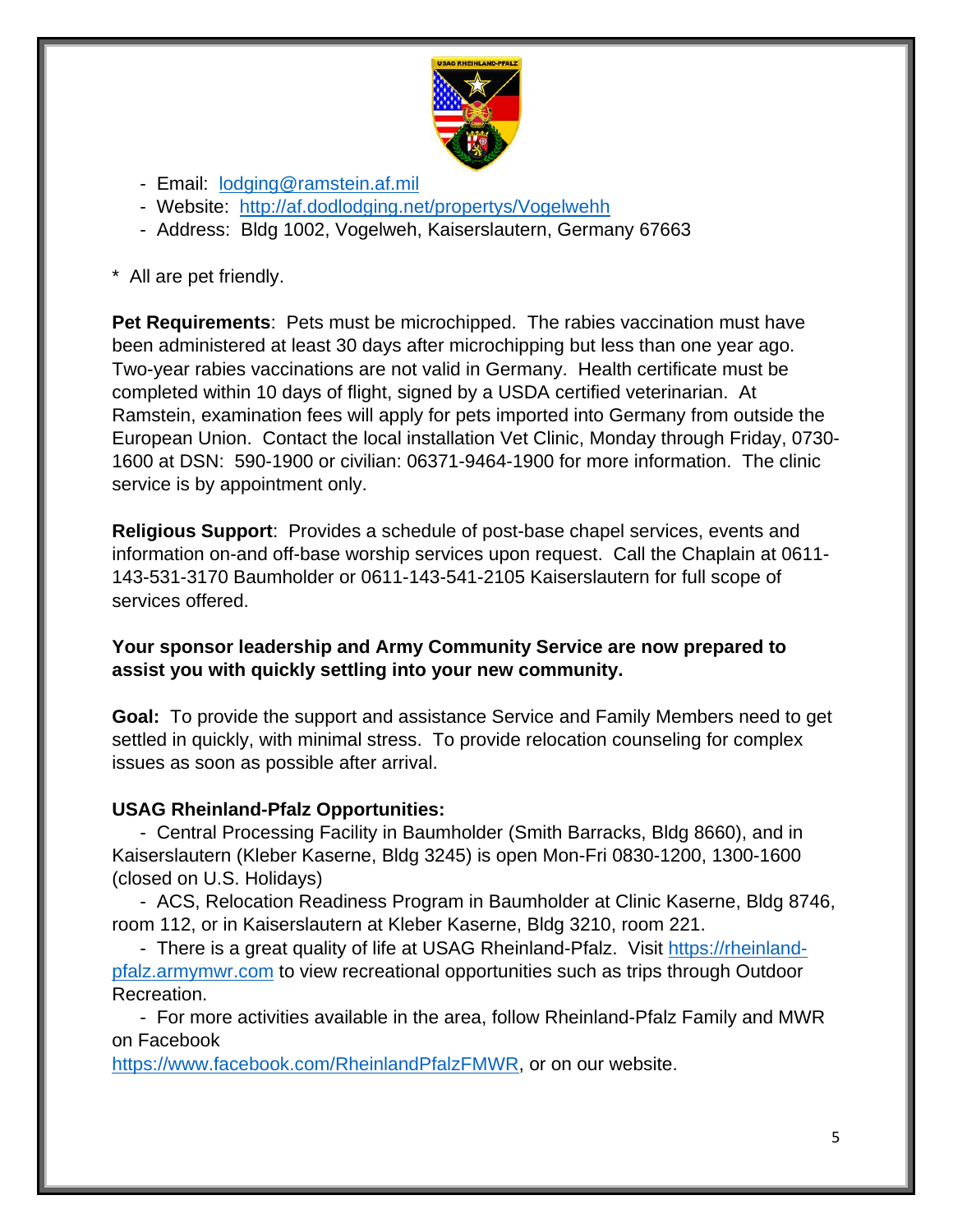

- Get up-to-date information on child and youth programs to recreation, sports and entertainment, travel, and leisure activities.

- Positive, dedicated population; strong community support for Service Members and Families.

## **Major Resources Most Frequently Utilized by Service Members and Relocation Readiness:**

- Newcomers Host Nation Orientation Briefings
- Central Processing Facility (In/Out-Processing) in Baumholder and Kaiserslautern.
- Plan My Move website tools <https://planmymove.militaryonesource.mil/>
- Military INSTALLATIONS: <https://installations.militaryonesource.mil/>
- ACS Sponsorship Training and Welcome Packets
- Billeting/Lodging Access on Baumholder, Ramstein and Vogelweh
- CYS and School Support Services
- LRMC/United Healthcare Military and Veterans/TRICARE
- Exceptional Family Member Program (EFMP)
- Chaplain Services

#### **Quarantine Release Day**

- Report to the Central In-Processing office, room 112, Bldg. 3245, Kleber Kaserne or room 209, Bldg.8660, Smith Barracks, Baumholder

- In-process and receive an in-processing training schedule
- Receive CIF issue appointment
- Begin in-processing stations

## **Second Duty Day**

- Report to your unit S-1 or personnel division
- Receive duty position memorandum (if applicable)
- Complete Security In-Processing
- Complete DD93 (SGLI) documentation
- Complete eMILPO arrival requirements

You need to bring the following forms with you:

- Duty position memo (if applicable)
- Copy of orders and any amendments
- DA Form 31 (leave form)
- NCOER/OER (if applicable)

Report to Kleber Health Clinic for medical/dental in-processing at 1500. (This applies to KMC Service Members only.)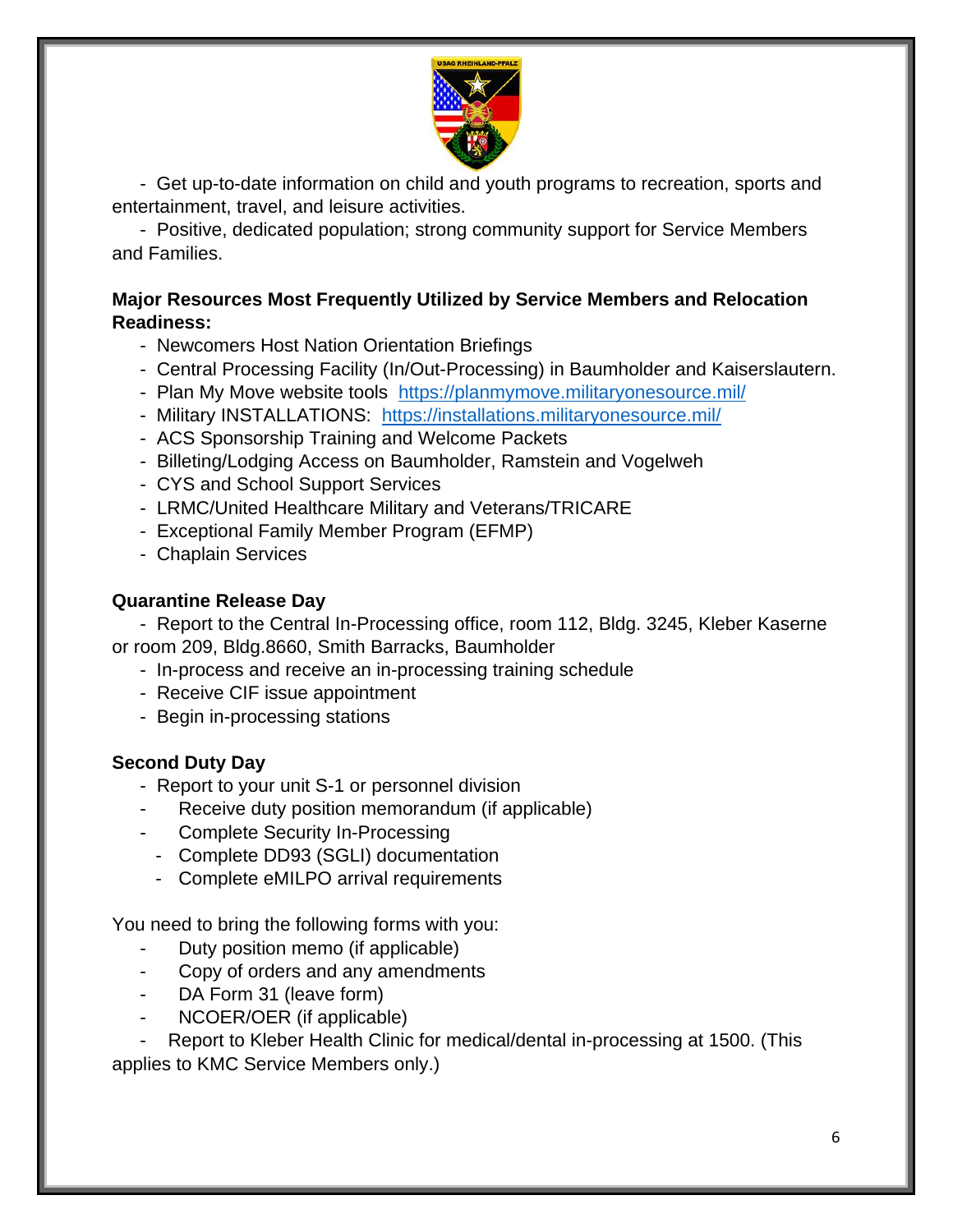

**In-processing Training Center (ITC)**: Service Members must attend (and Spouses are encouraged to accompany Soldier to any portion of the training) the IMCOM-E mandatory 2-week training. Classes include: Host Nation Orientation, Finance (E5 and below), Exceptional Family Member Program, Provost Marshall Office, Central Issue Facility, Drivers Testing and more. Refer to your schedule, and be on time. Many classes, including USAREUR driver's training and the housing office, will make you reschedule if you are late.

**Driver's Training**: Both Service and Family Members can take the USAREUR driver's training and test online prior to moving. Service Members can use their common access card and Family Members can use the benefits number on the back of own ID card to log into Joint Knowledge Online and access training and test.

Link to the study book: [http://www.eur.army.mil/rmv/Drivers\\_Handbook/default.htm](http://www.eur.army.mil/rmv/Drivers_Handbook/default.htm)

Service Members must navigate to<https://jkodirect.jten.mil/> to access the training and exam. Under course catalog ensure the "courses" tab is selected and select "USA" from the drop down. Enter 007 in the course number field and click search. Enroll and take USA-007 "U.S. Forces Driver's Training Program for Europe (2 hours)".

Then enroll and take the exam USA-007B "U.S. Forces Driver's Training Program for Europe-Final Course Exam (2 hours)".

Print the certificate and present it to the Driver's Testing office during in processing to receive a USAREUR license. If NOT used within 60 days of issue, you will be required to retrain and retest.

In order to receive a USAREUR License, present the following documents to the Driver's Testing Office:

- Final Exam (USA-007B) Certificate
- Valid ID card
- Valid stateside or country license
- Check or money order for \$20 (no cash)

- Eye exam for personnel 65 or older by an optometrist or an eye-vision professional.

Family Member Instructions for Creating a JKO account:

- Navigate to<http://jkodirect.jten.mil/>

- Click on the link "NON-Government/sponsored Account Registration" on JKOs website. This will allow you to receive a sponsored account.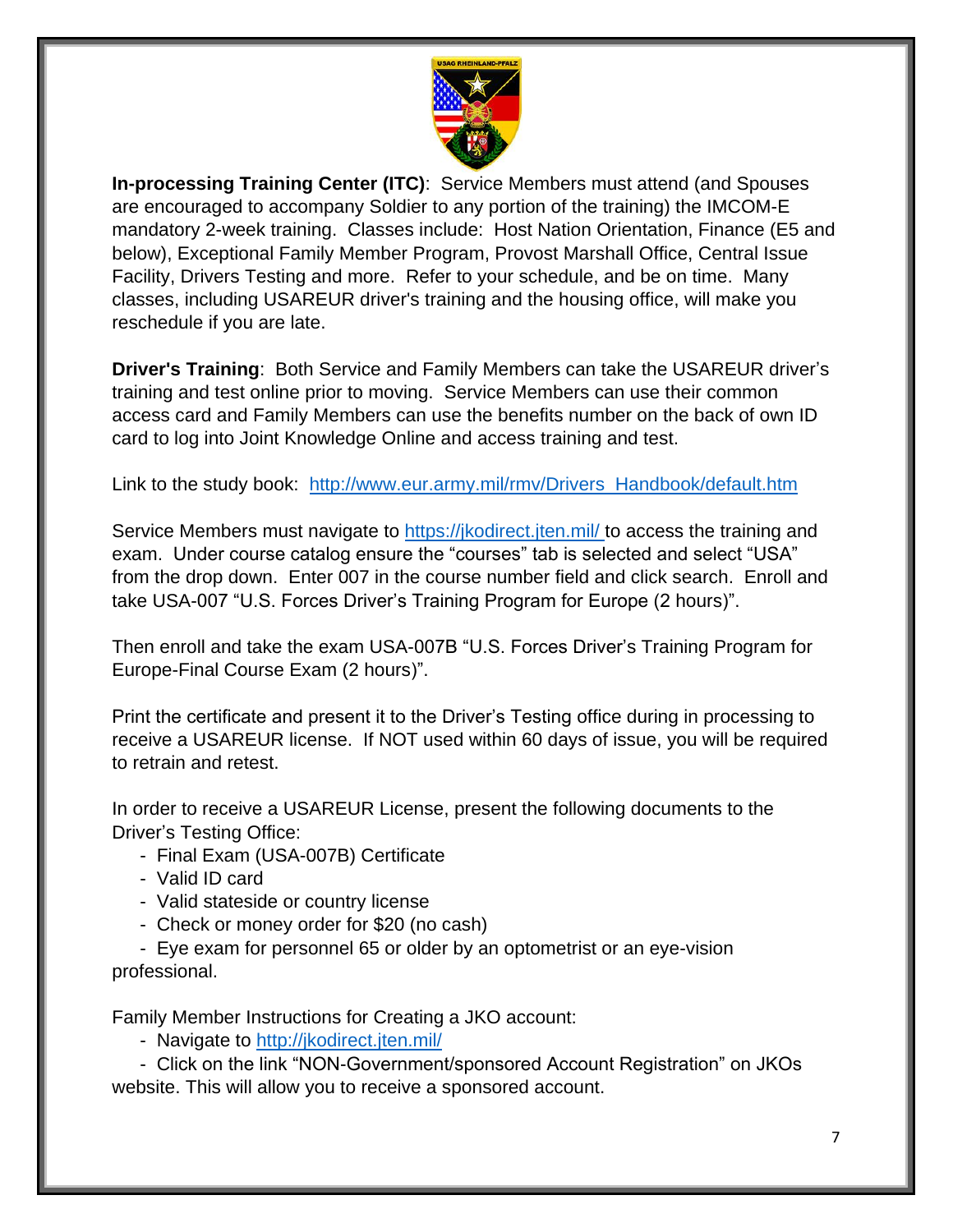

- Once information is submitted it will be sent to the sponsor's email for verification and then to JKO for account creation.

- Accounts take approximately 24 hours to process after receipt from the sponsor.

- You will receive email notification with account information and login instructions when your account is created. If you do not receive notification after 24 hours, please contact your sponsor.

- Once JKO sends you user ID and password, access JKO and take the exam.

- You'll be prompted to add your own DOD ID number into the system, prior to taking the training and test.

- To take the USAREUR training and test follow the same instructions above to access the training exam.

**Host Nation Orientation**: USAG Rheinland-Pfalz newcomers are required to attend the Host Nation Orientation, which is a great way to learn about the German culture, language, public transportation, and tips about living in the community.

**German Language Courses:** We offer free German classes. For more information, call 0611-143-531-2850 in Baumholder or 0611-143-541-9000 in Kaiserslautern.

**ACS Relocation Readiness**: Its mission is to facilitate Commanders the ability to provide consistent responsive services that support readiness, by assisting Service Members, Civilians and Families with services to eliminate or reduce stress associated with frequent moves. The ACS Relocation Readiness Program staff distribute welcome packets, provide information and referral to community agencies that assist newcomers with relocation related issues and assist with relocation crisis issues. Service and Family Members, and Civilians should contact ACS Relocation Readiness Program at 0611-143-531-2850 in Baumholder or 0611-143-541-9000 in Kaiserslautern to schedule relocation counseling or settling in services as soon as possible after arrival in Rheinland-Pfalz.

**ACS Lending Closet:** One is on Clinic Kaserne, Baumholder and another one at Kleber Kaserne, Kaiserslautern, assisting Service and Family Members, and Civilians in transition. Household items are loaned at no cost for up to 60 days (or until your household goods (HHG) arrive). Loan extensions are granted if additional time is needed and items are not in short supply. At a minimum, this includes basic kitchen equipment, high chairs, child care seats, playpens, cribs, irons and ironing boards). For more information call 0611-143-531-2850 in Baumholder or 0611-143-541-9000 in Kaiserslautern.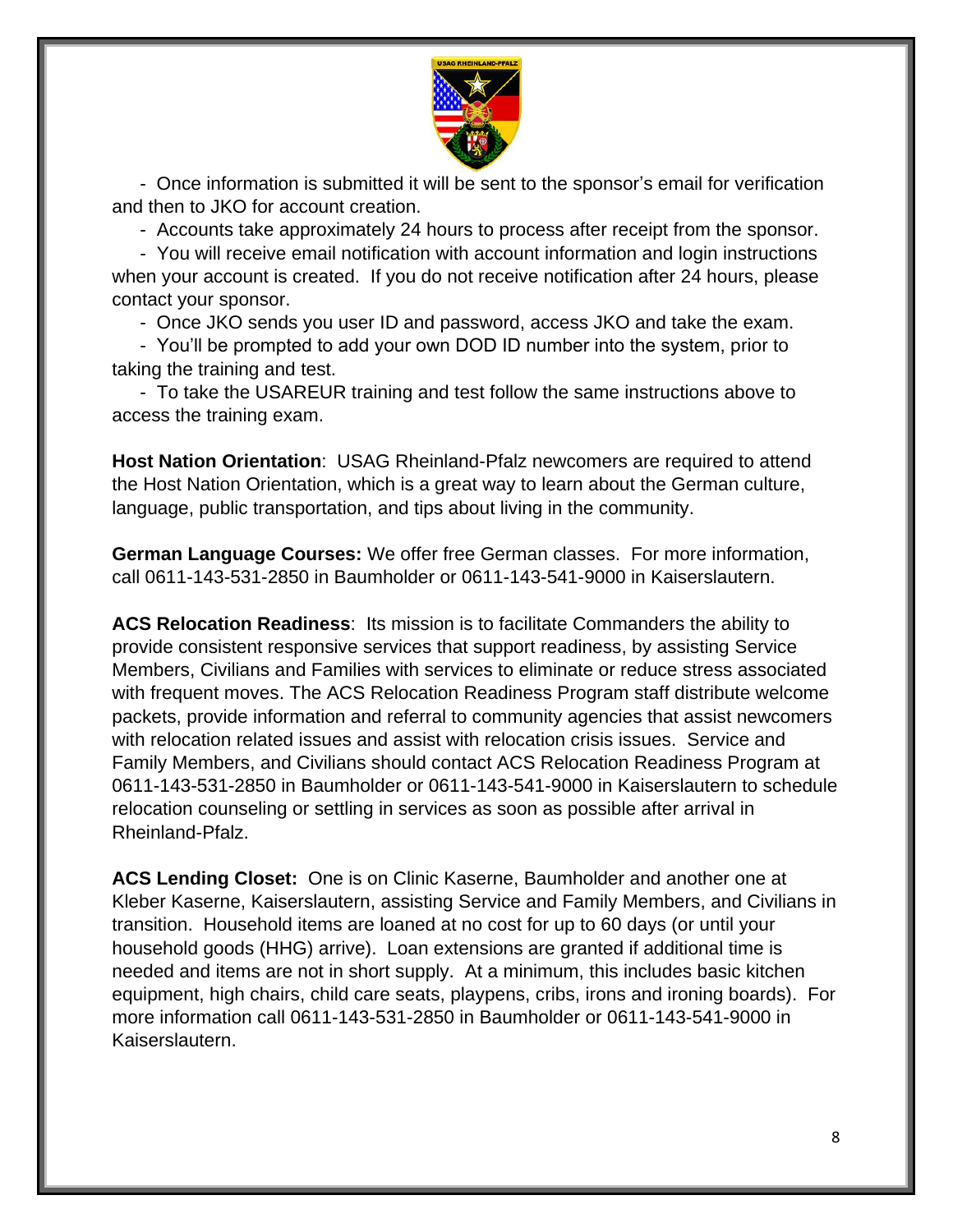

**Information and Referral Program**: Provides information on military and civilian community resources, and about local bus and railway systems. Additionally, special host nation services are provided such as simple translations and explanation of German bills or other correspondence. Military and Civilian patrons can also utilize [www.militaryonesource.com](http://www.militaryonesource.com/) to obtain translations for more than 160 languages.

**English as a Second Language**: We offer free English classes. For more information, call 0611-143-531-2850 in Baumholder or 0611-143-541-9000 in Kaiserslautern.

**Sponsor Support:** Effective sponsors are actively involved in the pre-arrival and arrival process. They help newcomers get settled both in the unit and community. Sponsorship responsibilities include providing a tour of the post and places of interest in the community, as well as introducing the newcomer and spouse to co-workers, unit leadership, Family Readiness Group (FRG) members, and Key Spouses. Sponsors are assigned by the units. Request a sponsor by completing DA5434, available to Service Members online in the Army Career Tracker (ACT) and to Civilians through the Civilian Human Resources Agency (CHRA). You can also request a sponsor via email to: [usarmy.wiesbaden.usareur.mbx.usareur-tasp@mail.mil.](mailto:usarmy.wiesbaden.usareur.mbx.usareur-tasp@mail.mil)

**United States Citizenship and Immigration Service (USCIS)**: Officers assist Service Members and foreign-born spouses with immigration related issues. To schedule an appointment to meet with a USCIS Officer, contact the Department of Homeland Security, USCIS in Frankfurt, at [www.uscis.gov](http://www.uscis.gov/) or 069-7535-2233.

**Hearts Apart/Waiting Families Support Group (HA/WFSG)**: Support services are provided to Families residing on post or in the surrounding community who live separately from the military and civilian sponsor because of mission requirements. Such circumstances include unaccompanied tours, extended temporary duty, and field training exercises. Families of Service Members with TDY in-route for six months or longer are identified and ACS Relocation is notified by the units. Upon notification, a member of the ACS Relocation Readiness staff contacts the identified Family Member to inform her/him about the services offered through this program. Information on upcoming events, community resources and coping with Family separations is emailed to enrolled Families. For more information, call 0611-143-531-2850 in Baumholder or 0611-143-541-9000 in Kaiserslautern.

**ACS Financial Readiness Program:** All First Term Soldiers are required to attend a 2 hour briefing during in-processing, which includes information on sound money management and investing. All Soldiers are encouraged to attend. During inprocessing, members of the Financial Readiness team also discuss Army Emergency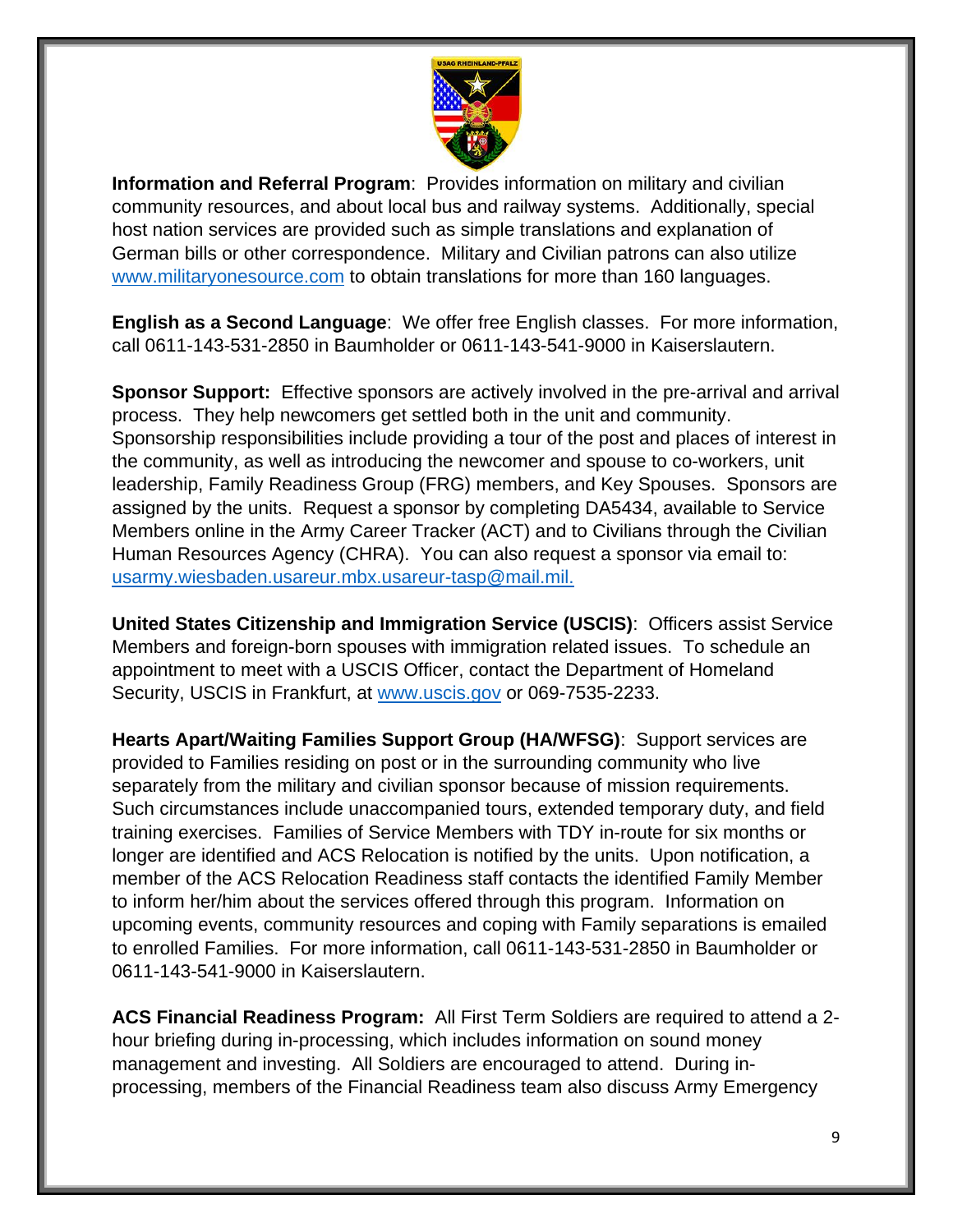

Relief (AER), Family Subsistence Supplemental Allowance (FSSA), Thrift Saving Plan (TSP), and budget counseling. For more information call 0611-143-531-2850 in Baumholder or 0611-143-541-9000 in Kaiserslautern.

**Employment Readiness Program (ERP):** Its mission is to assist eligible individuals in acquiring skills, networks and resources allowing them to participate in the work force, find local job listings and obtain employment. Services include a centralized job bank, résumé and professional portfolio development, job application assistance, interview skills, development and career transition assistance. Services are available to military spouses and Family Members of active duty military, retired military and Civilians. No appointment is needed to use this program. For more information, call 0611-143-531- 2850 in Baumholder or 0611-143-541-9000 in Kaiserslautern.

**Exceptional Family Member Program (EFMP):** Service Members who have Family Members enrolled in EFMP are identified and referred to the ACS EFMP office. Service Members with Exceptional Family Members (EFMs) are required to enroll in this program to ensure services are available in the area. Upon receiving reassignment instructions, make an appointment for your family to complete EFMP screening at your local medical treatment facility as soon as you receive you assignment instructions. This will prevent major delays in your assignment and Family travel. Your EFMP manager and systems navigator provide critical information and support that can reduce much of the stress associated with a PCS move. EFMP is an integral part of each community, working in unison with medical facilities, CYS, local school districts and community service agencies ensuring every EFM receives quality care experience. For more information call 0611-143-531-2850 in Baumholder or 0611-143-541-9000 in Kaiserslautern.

**Army Family Team Building (AFTB)**: Helps military spouses adapt and learn more about the military lifestyle while making friends, networking and gaining self-confidence. Many of the courses can be applied to resume and career building, self-development and leadership skills. The training is available to Family and Service Members, DoD civilians and volunteers. For more information, call 0611-143-531-2850 in Baumholder or 0611-143-541-9000 in Kaiserslautern.

**Youth Sponsors:** Youth sponsors are assigned upon request. Generally, requests are made prior to the Family's arrival; however, sponsors can be assigned after arrival by contacting the School Liaison Officer at 0611-143-541-9061 or the Landstuhl Youth Center at 06371-86-8658.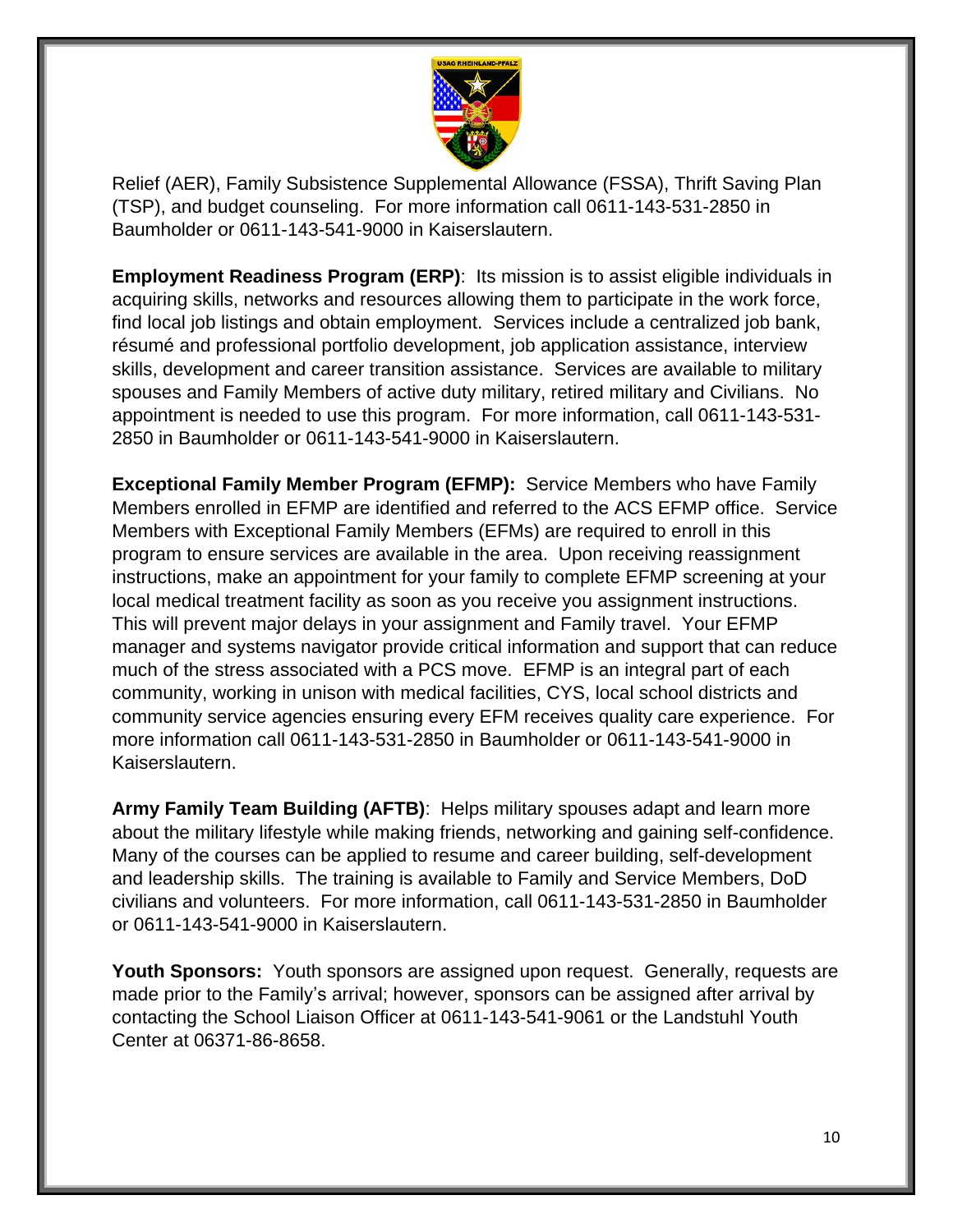

**School Support Services**: Can ease the process of enrolling your child into school from kindergarten to high school. They also provide information on home schooling in USAG Rheinland-Pfalz. Requirements and information on before-and after-school options are available through the School Age Center and the Youth Center.

**Defense Military Pay Office (DMPO) Military Pay Assistance:** Financial Readiness offers a wide range of services to individual Soldiers and to units. For the individual, Financial Readiness can assist in preparing detailed budgets for the future. This is especially helpful to people who are about to be married, have a child, or relocate. For those who are experiencing or anticipate financial difficulties, we offer counseling and several publications to help get the situation corrected. Our staff also operate Army Emergency Relief for the Kaiserslautern Military Community.

**General Finance Support:** During the first day of in-processing, Service Members update their Basic Allowance for Housing (BAH) and Basic Allowance for Subsistence (BAS) entitlements. Additionally, Service Members have the opportunity to change their direct deposit to a different financial institution, start or stop allotments, submit pay inquiries, and request advance pay before their PCS move.

**Reimbursement of Temporary Lodging Expense (TLE) and Travel Living Allowance (TLA) Expenses:** On the first day of in-processing, eligibility and documentation requirements for TLE/TLA reimbursement are explained. TLE is a Continental United States (CONUS) allowance designed to help offset the additional costs of staying in temporary lodging while clearing residence at the old Permanent Duty Station (PDS), or to look for a place to live at the new PDS. This allowance is limited to 10 days, split between old and new PDS. Service Members apply for TLE, after incurring the expense, by completing the required documents and submitting them to the Travel Customer Service counter after entitlement has ended. TLA is an Outside CONUS (OCONUS) allowance and is submitted during Day One of the briefing.

**Housing Office:** The DoD requires Service Members to report to the HSO prior to entering into any lease, rental or purchase agreement for off-base housing. If you are planning to live off post and you are authorized to do so, you will be provided time during in-processing to search for a home. However, you must adhere to the provided schedule to the greatest extent possible. If you find yourself having issues with your schedule, contact your sponsor. The Housing Office provides off-base housing education and referral assistance to military personnel, their Family Members and DoD Civilians. Services include providing home search assistance, reviewing leases, mediating landlord-tenant disputes and providing home buying and selling workshops.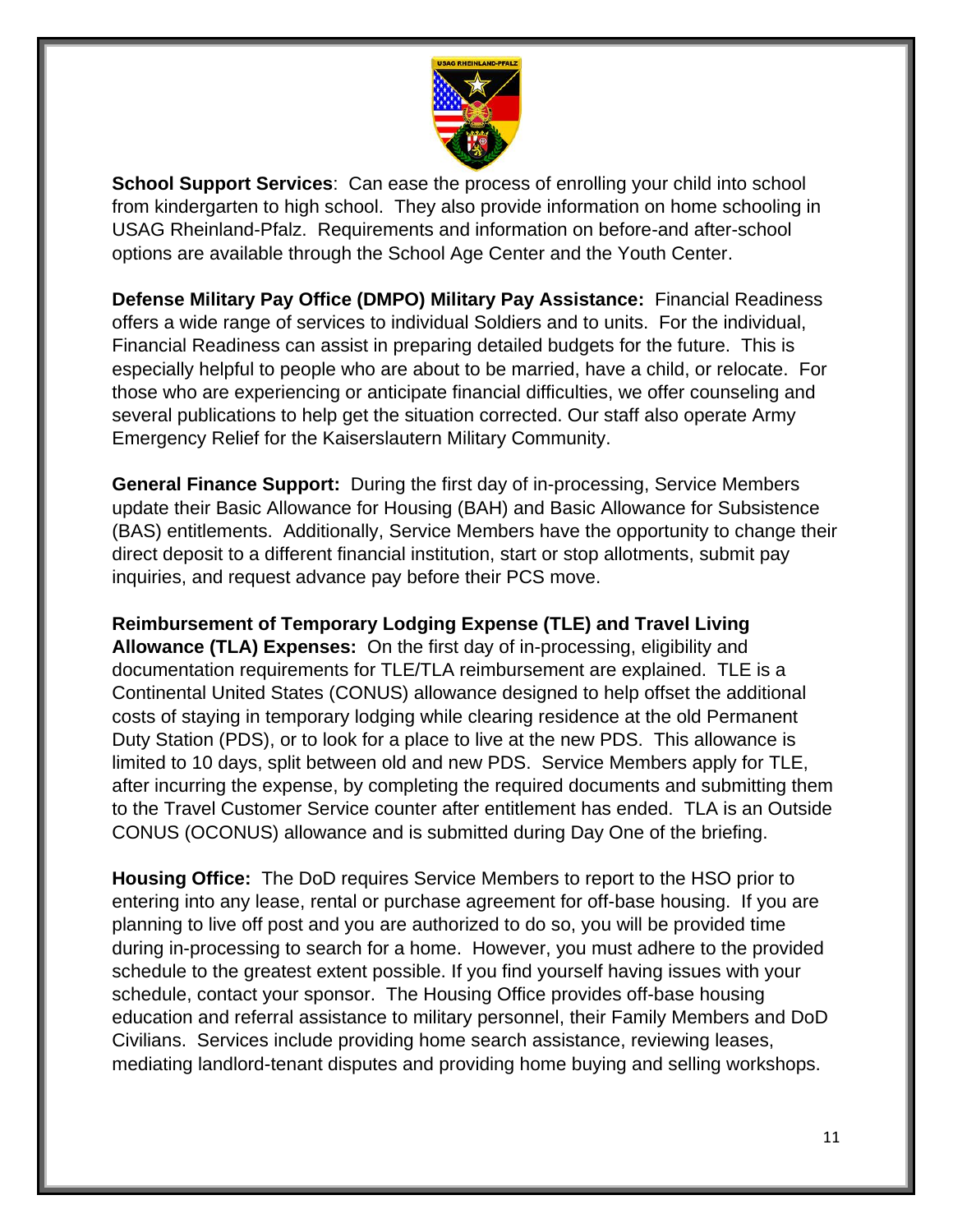

Area maps, rental listings and computer workstations are available at HSO to assist personnel with their search.

**General Housing Information:** German housing sizes depend upon the assigned location(s). Installation Housing Division will provide specifics pertaining to on-and offpost availability (private rentals, government-owned off-post houses). On average, housing takes approximately one month to receive, depending upon assigned location. Service Member residing in private rentals receive Overseas Housing Allowance (OHA) and COLA; the amount depends upon rank and family size. Houses are equipped with 220 Voltage and 50Hz; a few on-post housing units are equipped with 110 voltage. For more information call 0611-143-531-2996 in Baumholder or 0631-536-6671 in Kaiserslautern.

**Housing Locations:** Single Soldier Housing consists of 5,019 Unaccompanied Personnel Housing (UPH) barracks spaces at Kleber and Daenner Kaserne, Rhine Ordnance Barracks, Miesau, Landstuhl, Baumholder and Sembach. There are 237 spaces set aside at LRMC. UPH locations are within a 30-40 minute drive of each other.

**Baumholder Family Housing:** Military Family housing is available for Soldiers E-1 through E-4 with command-sponsored dependents serving an accompanied 36 month tour, or those enrolled in the Military Couples Program. Soldiers E-5 and E-6 with command-sponsored dependents have the option to move into military or off-post housing. All Soldiers E-7 and above, except those designated as key or essential personnel, will reside off post. Single Soldiers E-1 through E-6 will reside in the barracks. Wait time for military family housing varies from 1 to 12 weeks depending on bedroom requirements. For more information, call the Baumholder Housing office at 011-49-611-143-521-2978 or DSN 314-531-2978.

#### **Major Resources Utilized for Service Members and Relocation Readiness:**

- Army Housing Online User: [https://www.housing.army.mil](https://www.housing.army.mil/)
- Installation website: <https://installations.militaryonesource.mil/>
- Defense Travel Management office:

<http://www.defensetravel.dod.mil/site/bahCalc.cfm>

**Track My Household Goods** is possible to do by accessing Defense Personal Property System (DPS):

- First time DPS users must obtain an Electronic Transportation Acquisition (ETA) login Identification (ID) and password before accessing DPS.

- To obtain an ETA login ID and password, go to [http://www.move.mil.](http://www.move.mil/)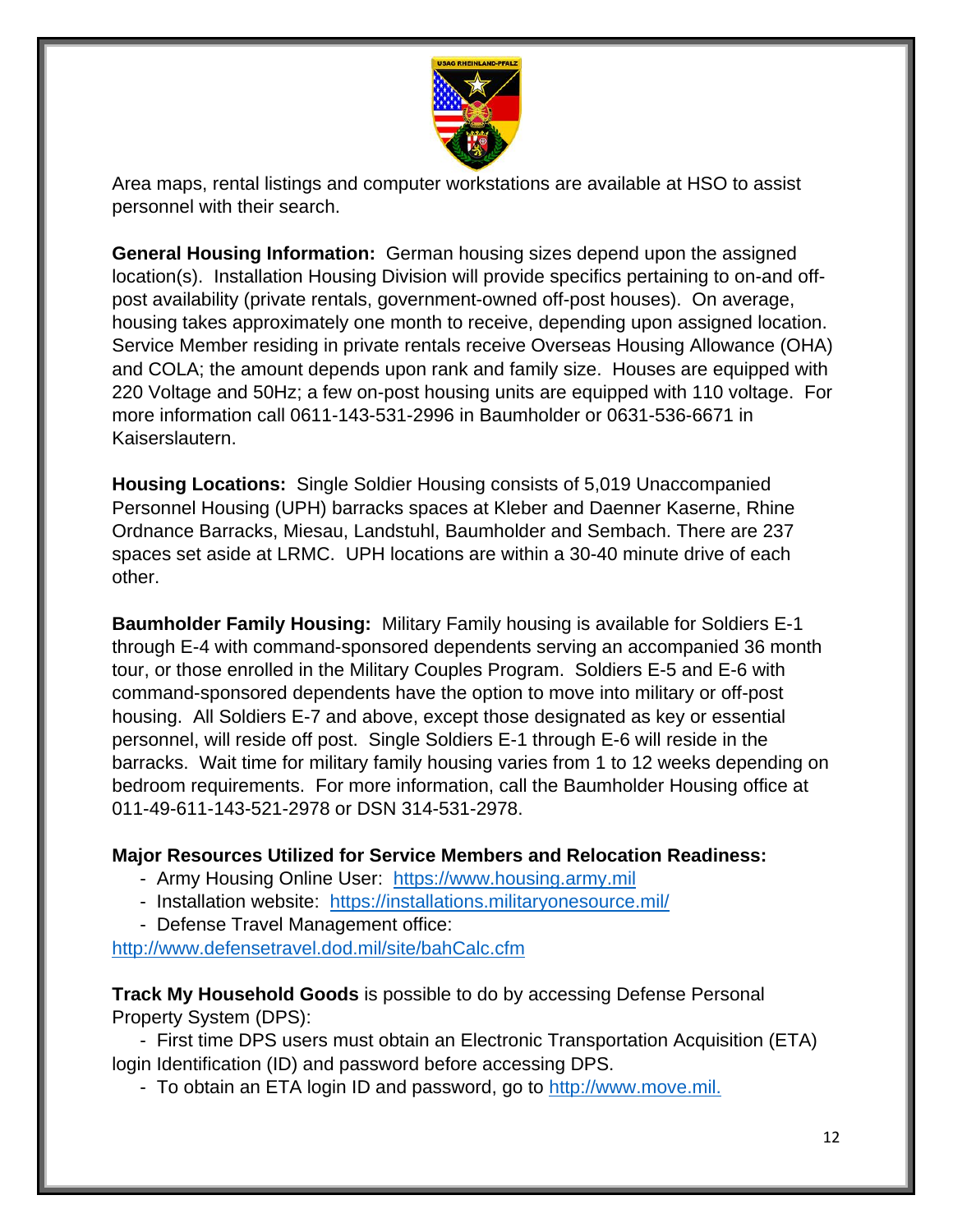

- Once you have accessed "Move.mil", click on "New to Move.mil -- First Time Users Click Here!"

- Follow instructions for checking browser capability and to obtain a user ID and password.

- After obtaining a user ID and password, select "Login to DPS".

For more assistance getting your household goods delivered, contact the Household Goods Transportation office located in Baumholder at Building 8744, Monday-Friday 0800-1200 & 1300-1630.

- Traffic Manager: 011-49-611-143-531-7066
- Inbound: 011-49-611-143-531-7060
- Outbound: 011-49-611-143-531-7070
- Fax: 011-49-611-143-531-7069
- Tel DSN: 314-531-7066
- Fax DSN: 314-531-7070

**Chapel Programs:** Offer diverse programs unquestionably addressing all spiritual needs. They offer support and participate in a wide variety of worship opportunities for adults, children, teens, singles and couples. Visit one of the numerous chapels on the installation to see which one suits your style. For more information, visit [http://www.rp.army.mil/directorates/religioussupport.htm](http://www.rp.army.mil/directorates/religioussupport.htmm) or call 0611-143-531-3170 in Baumholder or 0611-143-541-2105 in Kaiserslautern.

**The Military & Family Life Counseling (MFLC) Program**: As licensed clinical counselors at Master's or Ph.D. levels, the MFLC program offers confidential, shortterm, non-medical counseling at no cost or no written records (except for duty-to-warn situations) to active-duty Service Members, National Guard and Reserve Service Members and their families, as well as DoD Civilian expeditionary workforce members and their Families. Counselors help with a variety of common concerns that occur within the military lifestyle, including: anger, anxiety, loss or grief, relocation adjustment concerns, such as homesickness, separation, stress reactions to the deployment cycle and reintegration, and the transition from warrior to civilian life.

For more information or to speak to an MFLC call:

- Landstuhl: [0152-2479-2650](tel:+4915224792650)
- Pulaski, Sembach and Vogelweh: [015](tel:+491757923332)2-2366-2124
- Panzer/Daenner Kaserne: [0170-369-3292](tel:+491703693292)
- Rhine Ordnance Barracks (ROB): [0175-601-1985](tel:+491756011985)
- Baumholder: [0152-3652-2147](tel:+4915236522147) or [0152-5152-6700;](tel:+4915251526700) 0174-465-6733

#### **Pre-Departure Support:**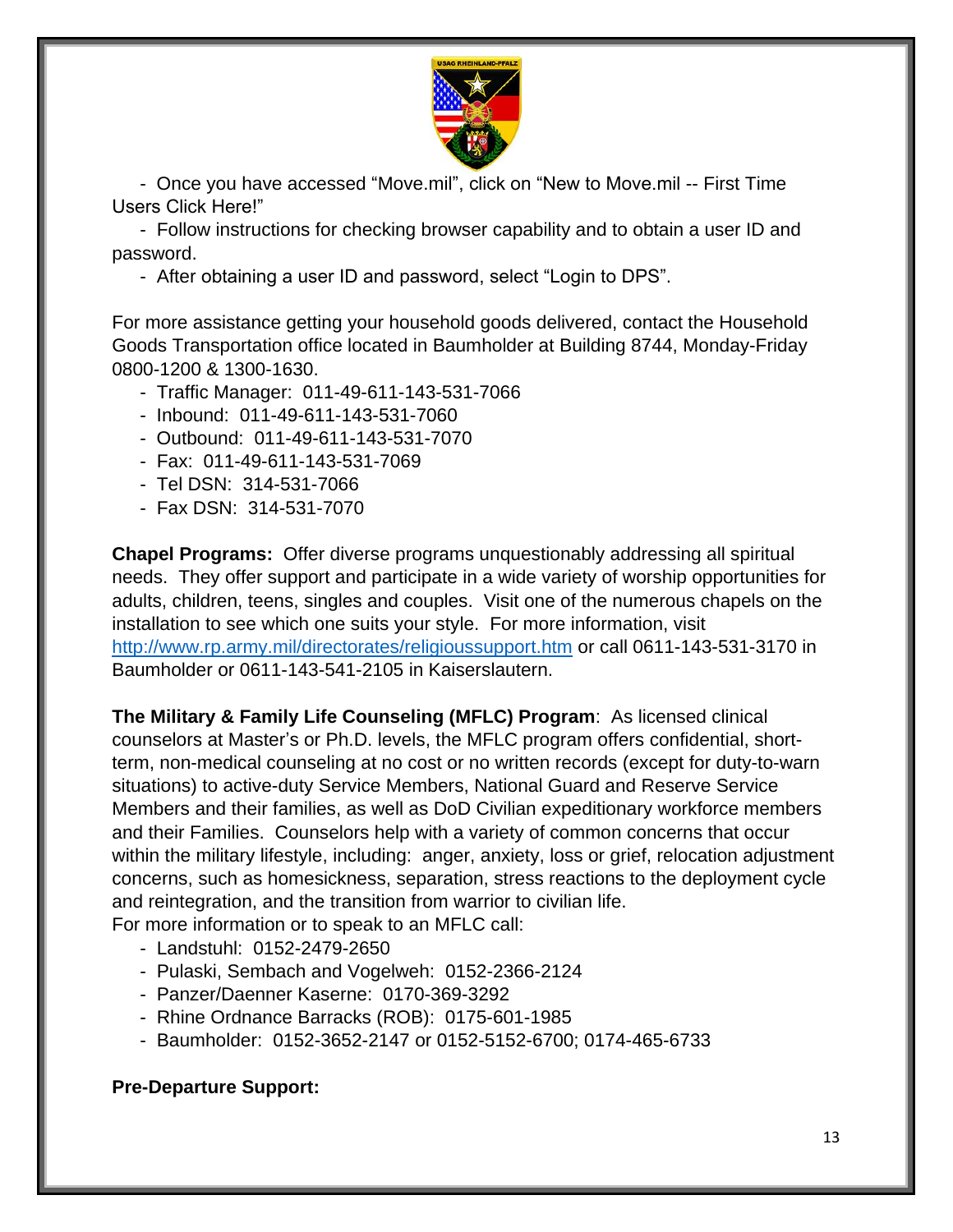

**Goal**: To ensure PCSing Service Members have the information needed to make informed relocation decisions prior to departing USAG Rheinland-Pfalz. Departing Service Members can contact the Relocation Readiness Program manager as soon as they know their upcoming PCS. The Relocation Program Manager will provide relocation counseling when requested.

## **USAG Rheinland-Pfalz Opportunities:**

- Service Members out-process through relocation and Central Clearance.
- Information is easily accessible through various websites.
- Effective working relationship between relocation service providers.

- Overseas Cultural Orientation Briefing is conducted and mandated for Service Members going OCONUS.

- Effective Web Tools.
- "Smooth Move" workshops for outbound personnel offered monthly at ACS.

#### **Major Resources Utilized for Service Members and Relocation Readiness:**

- Plan My Move Military One Source: <https://planmymove.militaryonesource.mil/>
- Military INSTALLATIONS <https://installations.militaryonesource.mil/>

**ACS Relocation Readiness Program**: Access to pre-departure information is gained primarily through Service and Family Member initiative and ACS Relocation Readiness Program managers at military installations worldwide. Contact the Relocation Readiness Program before departing, or when you arrive at USAG Rheinland-Pfalz, call 0611-143-531-2850 in Baumholder or 0611-143-541-9000 in Kaiserslautern to arrange relocation counseling. This counseling is highly recommended for complex issues related to moving and settling in. The relocation assistance and resources listed in this plan are included on the Relocation home page [https://home.army.mil/rheinland](https://home.army.mil/rheinland-pfalz/index.php/usag-rheinland-pfalz/newcomers)[pfalz/index.php/usag-rheinland-pfalz/newcomers.](https://home.army.mil/rheinland-pfalz/index.php/usag-rheinland-pfalz/newcomers) The website also includes this IRAP, current relocation program schedule, and the "Leader's Guide" to ensure Service Members receive ample time to prepare for departure.

**Soldier for Life/Tuition Assistance Program (SLF/TAP):** The VOW ACT effective 1 October 2011, requires all separating and retiring Service Members to start TAP, 12 months prior to leaving the service, in order to take full advantage of transition services offered. These include a pre-separation briefing, VA benefits briefing, 3-day Department of Labor Employment workshop, résumé and cover letter development, job search assistance, internet job sites access, educational, career technical, small business and standard career track support and a multitude of additional events and resources. Throughout the process, Service Members complete an individual transition plan and must meet benchmarks toward the Career Readiness Standards. Retiring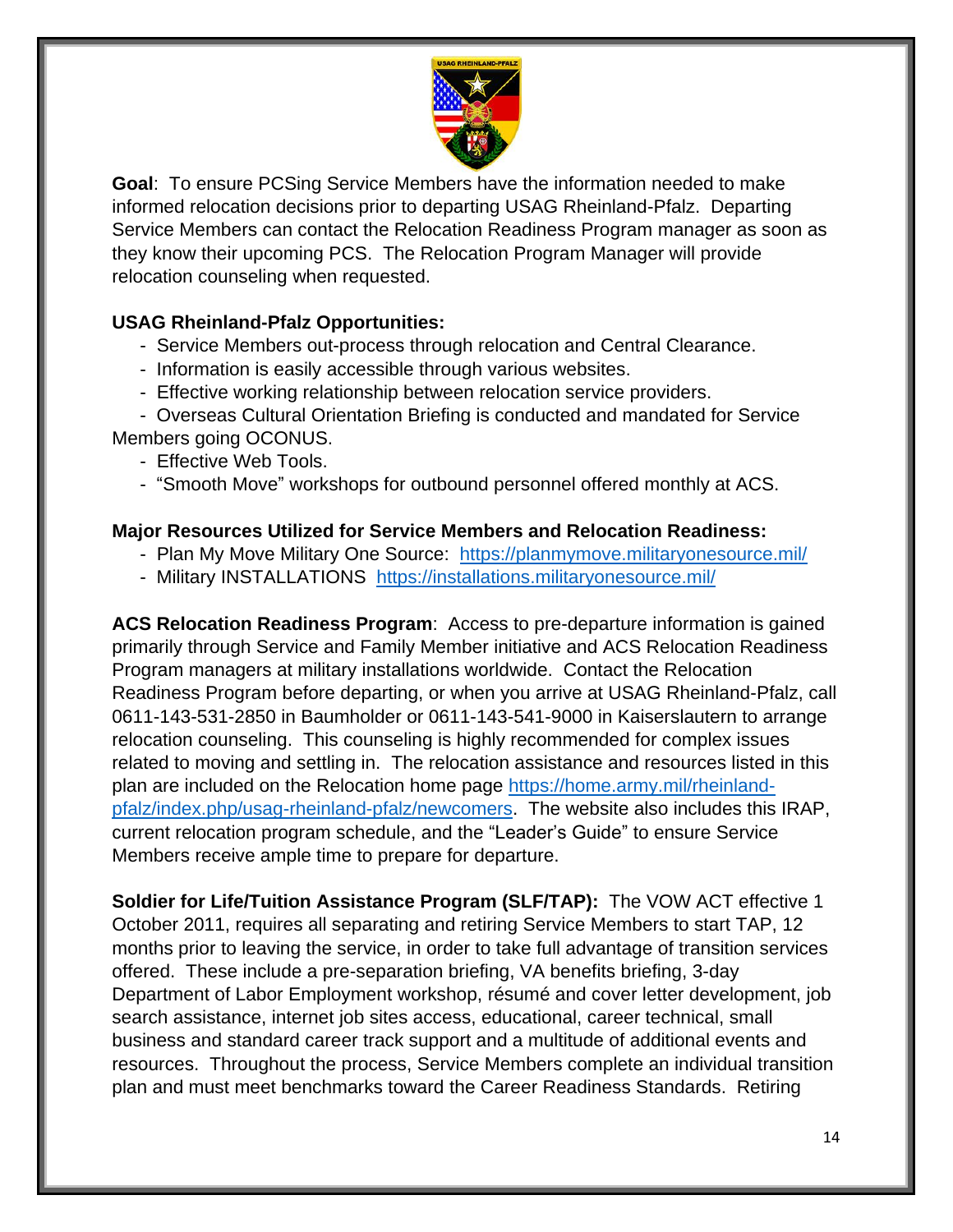

Service Members are entitled to start TAP services 24 months prior to retirement (Service Members ETSing and not retiring are authorized to begin 18 months out).

**Out-Processing Finance Office**: Important topics covered during the out processing briefing include: Allowances, COLA & OHA, BAH & BAH-T, Temporary Lodging Allowance (TLA), Dislocation Allowance (DLA), PCS Advance, Exception to Policy for Station Allowances for Advanced or Deferred Travel, and many more topics. This is a mandatory briefing so contact the appropriate center to schedule for briefing.

| <b>KAISERSLAUTERN</b>                   | <b>BAUMHOLDER</b>                       |
|-----------------------------------------|-----------------------------------------|
| Kleber Kaserne, Bldg 3245, room 12      | Smith Barracks, Bldg 8660, room 118     |
| <b>Finance PCS Outprocessing Office</b> | <b>Finance PCS Outprocessing Office</b> |
| DSN: 541-3781                           | DSN: 531-2408                           |
| Monday - Wednesday 0830-1600            | Monday - Friday 0830-1145 & 1300-1545   |
| Thursday 1300-1600                      | Tuesdays only clearing papers           |
| Closed 1200-1300 for lunch              |                                         |
| Scheduled Final Outs - Individual times | Scheduled Final Outs - Individual times |
| are on clearing papers                  | are on clearing papers                  |

Service Members with PCS orders need at least five copies of their orders and a copy of DA Form 31/AF Form 988 to begin out processing. Separating and retiring Service Members need one copy of each applicable form.

Service Members out process 10 days prior to the desired departure to receive the installation clearance report. All agencies, not already pre-cleared by In/Out Processing, must be cleared. A final out-processing appointment will be scheduled with In-/Out-Processing for the day prior to the leave start date. (The final appointment for retiring and separating Service Members must be scheduled with G1 Retirement/Separation Transfer Point). Service Members must bring the completed Installation Clearance Record, DA Form 137-2, signed by the Commander, and the unit clearance record to the final appointment. Service Members receive their official records (201 file, promotion package and education record, etc.) during this final appointment.

**Military and Travel Pay Advances**: Service Members submit requests for advances (Advance Pay, Advance Travel, Do It Yourself (DITY)) to the Finance Office during their 30-day briefing. Service Members can only request one month advance pay on departure from the installation unless the PCS orders stipulate otherwise. Soldiers E-4 and below must have their Commander's signature to request an advance pay. Finance will review the request to ensure requested entitlements are authorized.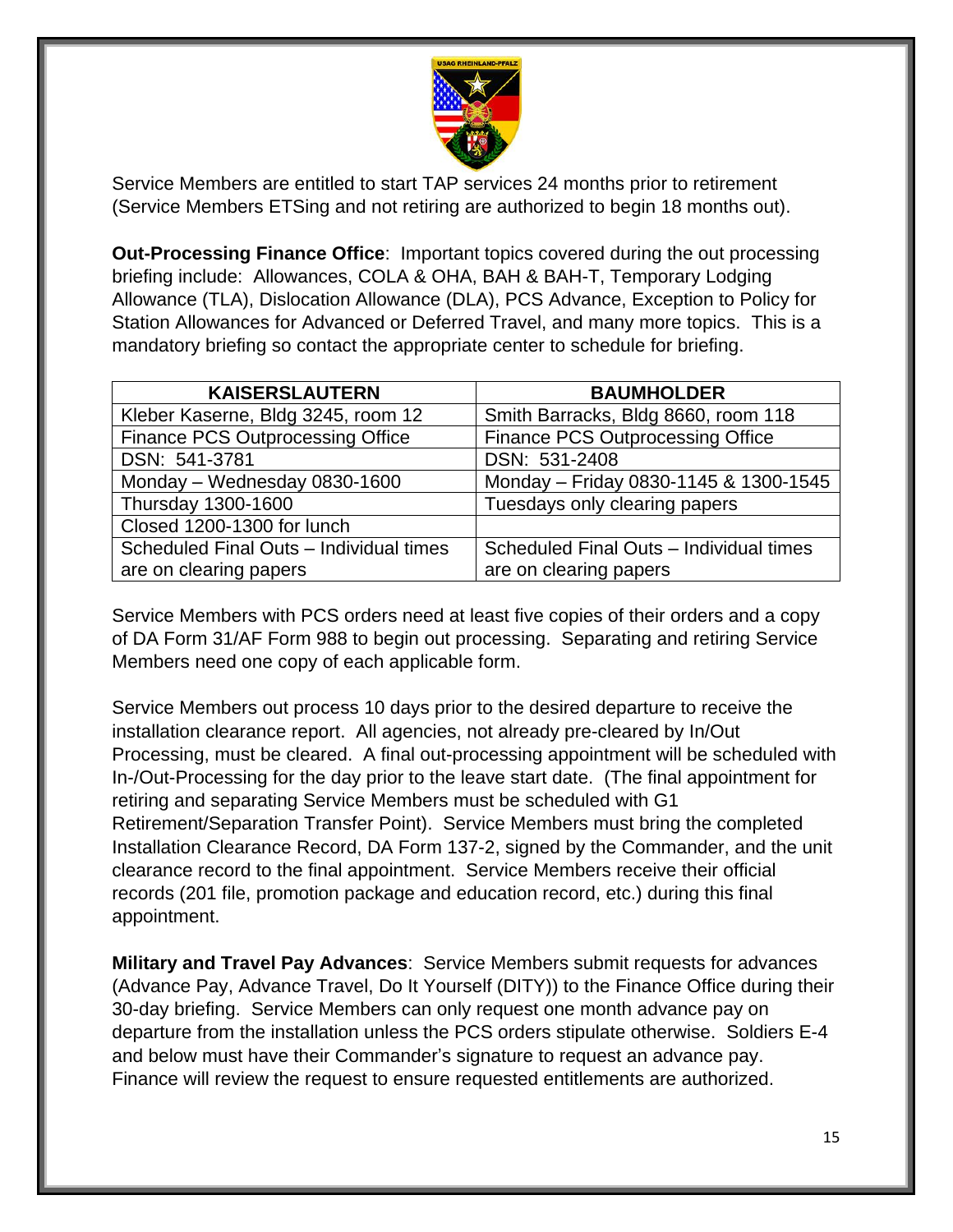

Normally payments will be made approximately 10 days prior to the Service Members' departure date from the installation.

**Installation Transportation Office Services:** Getting your Household Goods (HHG) shipped/delivered, Unaccompanied Baggage (UB), Privately Owned Vehicle (POV) shipped, and your travel orders is an important part of out-processing. For HHG packing and loading, remember to make arrangements at least 10 days prior to the first Pickup Date and bring PCS Orders (3 copies), Inventory, and POV registration if shipping a vehicle.

| <b>Baumholder</b>         | Kaiserslautern            |                           |
|---------------------------|---------------------------|---------------------------|
| <b>Clinic Kaserne</b>     | Daenner Kaserne           | <b>Kleber Kaserne</b>     |
| <b>Bldg 8744</b>          | Bldg 3104, room 105/108   | Bldg 3245, room 103       |
| DSN: 531-7070             | DSN: 483-8646/528-2424    | DSN: 528-2431/2425        |
| COM: 0611-143-531-7070    | COM: 0631-411-8646/       | COM: 0611-143-528-2431    |
|                           | 0611-528-2424             | /2425                     |
| Mon-Fri 0800-1630         | Mon-Fri 0800-1530         | Mon-Fri 0800-1530         |
| Closed at lunch 1200-1300 | Closed at lunch 1200-1230 | Closed at lunch 1200-1230 |

**Note:** Transit Times from Germany to the USA

- HHG: 55 70 days
- UB: 35 45 days
- POV: 58 Days (Baltimore) 70 Days (West Coast)

**HHG Shipments:** Effective immediately, military Service Members and DoD Civilians executing PCS Orders, can expedite the process by performing a self-counseling online at www.move.mil. The DoD implemented Defense Personal Property System (DPS), a new system of procuring transportation services for shipping personal property, designed to streamline the process by empowering Service Members and reducing PPPO involvement.

Register and perform the self-counseling section. Once completed, the shipment information will be electronically sent for processing. Forms applicable to the move must be printed and signed (e.g., DD Form 1299, DD Form 1797, Customs Forms) as indicated and brought in person. Shipment will be verified and forwarded to the booking agent. Once shipment is booked, the carrier will notify Service Member with agent information and that agent will contact the Service Member to perform pre-move survey and also confirm the pack-out dates. Communication can be maintained throughout the entire move process with the carrier as well as establishing delivery dates to the final destination.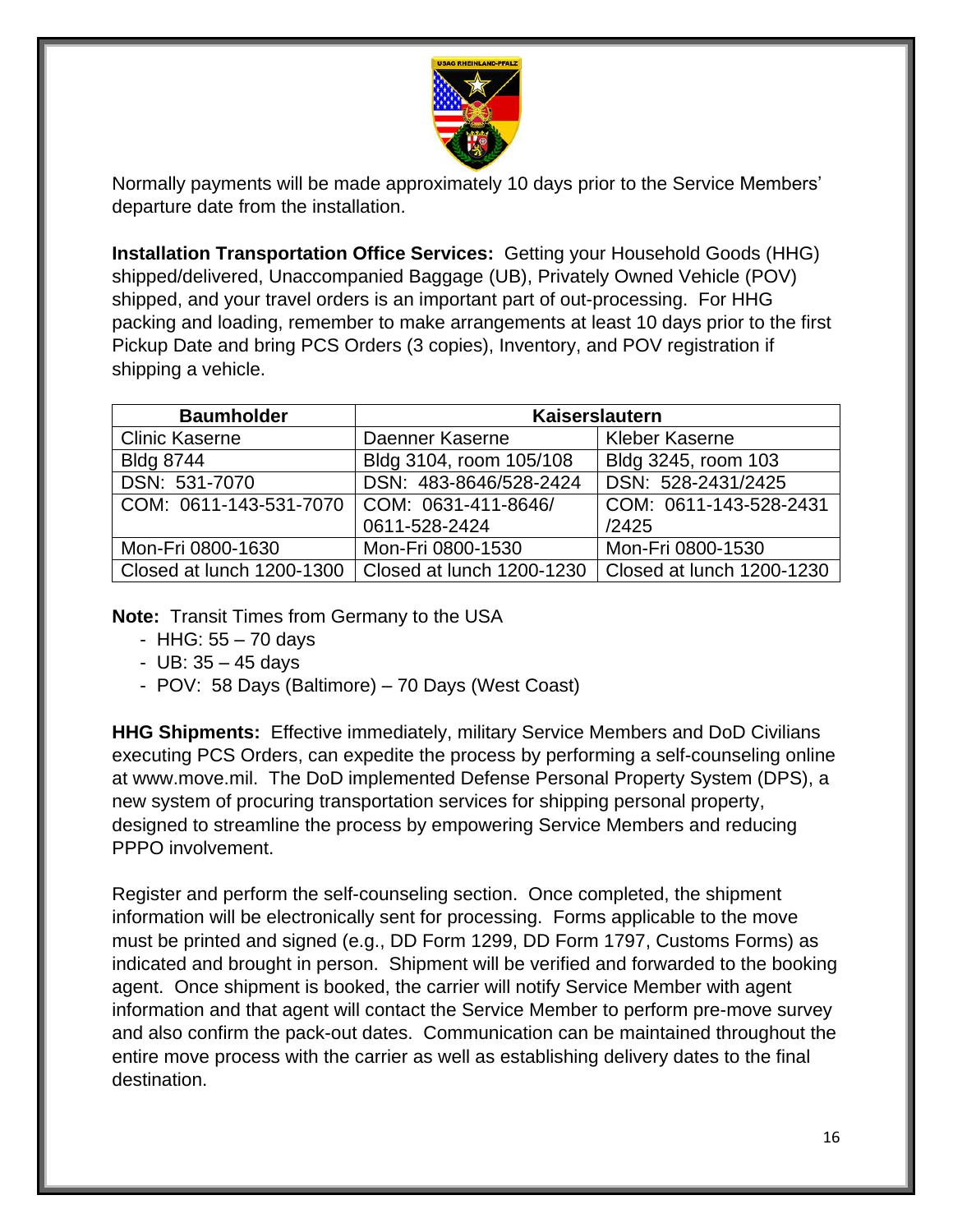

There are some restrictions that each of the military services have placed on who cannot use the self-counseling module in DPS. For the Army, the below listed restrictions apply:

- If this is your first personal property move.

- If this is your last personal property move (i.e. retirement).

- If you are storing or moving personal property in conjunction with contingency orders or in conjunction with a designated location for your dependents to an OCONUS or Non-Foreign OCONUS locations.

- If the Service Member is not the property owner and using a Power of Attorney.

- If the Service Member is moving personal property as next of kin or are a Summary Court Officer.

- If the Service Member is placing personal property in Non-Temporary Storage (NTS).

- If the Service Member is moving personal property in a Local Move either from Off-Post to On-Post or reverse.

- If the Service Member is moving personal property to a unique destination such as Morocco.

- If the Service Member is moving a mobile home and/or boat.

**Scheduled Airline Ticket Office (SATO)**: Has a MANDATORY requirement to use Patriot Express unless an exception is approved.

| Kaiserslautern Commercial Travel Office | <b>Baumholder Commercial Travel Office</b> |
|-----------------------------------------|--------------------------------------------|
| SATO, Kleber Kaserne, Bldg 3245         | SATO, Bldg 8744                            |
| l Room 212A                             | DSN: 531-7094                              |
| COM: 0631-341650                        | COM: 0611-143-531-7094                     |

Remember to bring six copies of your orders with travel dates, and don't forget your pet flight arrangements when making your arrangements. Flights for pets are extremely limited.

**Out Processing Housing**: Whether you live on post, off post or in the barracks, clearing housing is a must. If living off post, you must provide your landlord with 30 days written notification of your departure. If living on post, the requirement is 40 days. If you are in the barracks contact the barracks manager at 0631-411-8202 or 483-8202 at least 30 days out.

**Religious Support**: Refer to the Chaplain's website, [https://home.army.mil/rheinland](https://home.army.mil/rheinland-pfalz/index.php/about/directorates-support-offices/religious-support-rso)[pfalz/index.php/about/directorates-support-offices/religious-support-rso](https://home.army.mil/rheinland-pfalz/index.php/about/directorates-support-offices/religious-support-rso) or call 0611- 143-531-3170 Baumholder or 0611-143-541-2105 Kaiserslautern for full scope of services offered at the Chapels.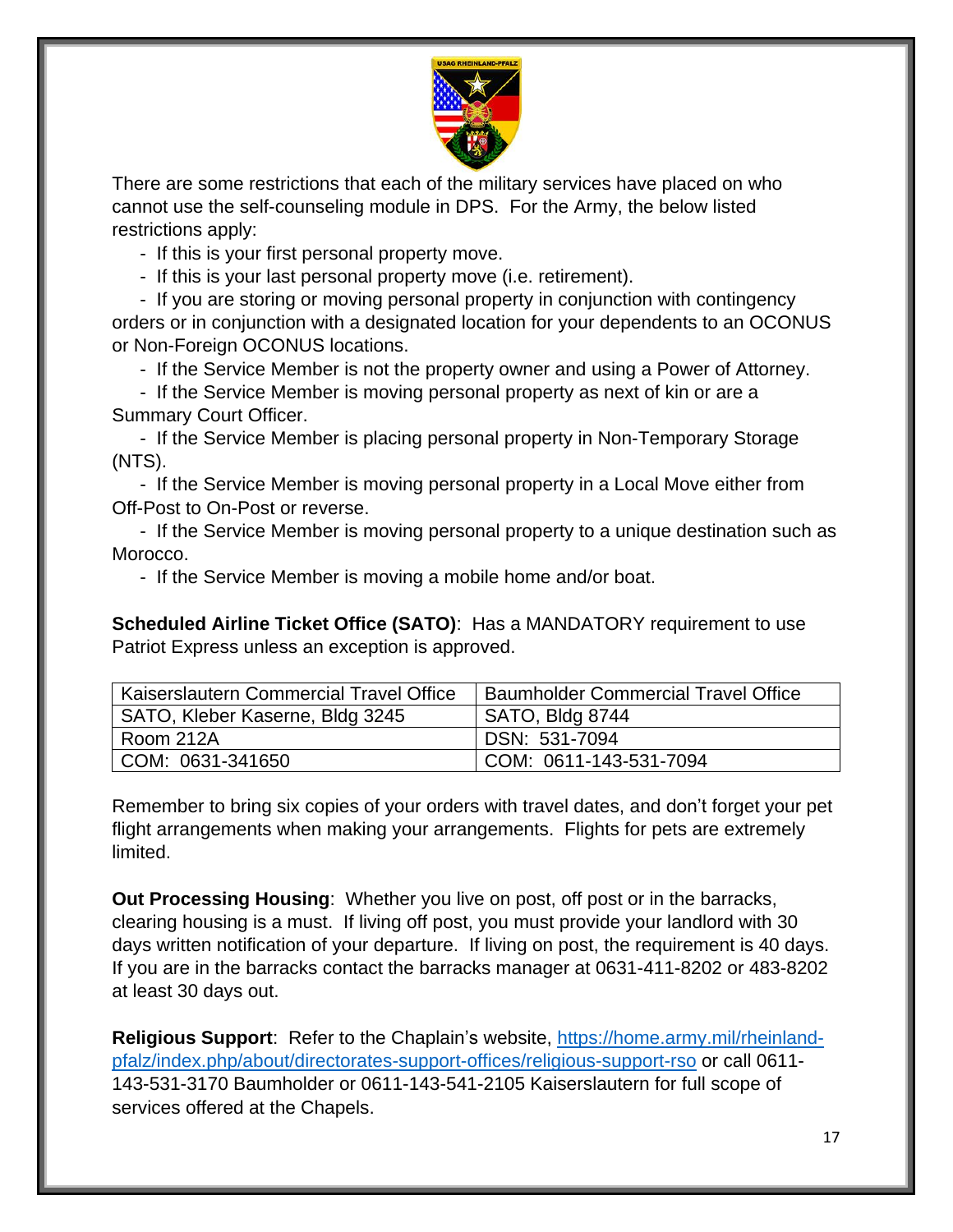

### **Out-Processing:**

**Central Issue Facility (CIF):** Central Process Facility (CPF) schedules all out processing appointments for PCS and ETS Service Members.

| Kaiserslautern CIF           | <b>Baumholder CIF</b>                    |
|------------------------------|------------------------------------------|
| Kleber Kaserne, Bldg 3225    | Quartermaster Kaserne, Bldg 8716         |
| COM 0631-411-8672/8675       | COM 0611-143-531-7034/7044/7022          |
| DSN: (314) 483-8672/8675     | DSN: 531-7034/7044/7022                  |
| Monday-Thursday              | Monday/Tuesday/Friday                    |
| $0730 - 1130 - Open$         | $0800-1130$ – Turn-in (appointment only) |
| 1130-1230 - Closed for lunch | 1200-1300- Closed for lunch              |
| $1230 - 1530 - Open$         | 1300-1530 - DX and Partial Issue (walk-  |
|                              | in)                                      |
| Friday closed                | Wednesday closed                         |
|                              | Thu 0800-1200 & 1300-1500 Initial Issue  |
|                              | Only                                     |

"Smooth Move" workshop contains information on relocation related programs and services offered, including relocation consultations and resource pamphlets, "Plan My Move" information, moving checklists, relocation websites, overseas cultural orientation briefings and tips on preparing Family Members for the move. For Family Members who are remaining within 50 miles of USAG Rheinland-Pfalz, Service Members register their Family in "Hearts Apart/Waiting Families Support Group". Spouses are encouraged to participate in these valuable services.

## **Civilian Relocation Support:**

**Pre-Arrival Support**: The same pre-arrival information available to Service Members applies to inbound DoD Civilians. When a new employee is hired, the gaining organization shall appoint a sponsor. The sponsor's responsibilities include sending or emailing a sponsor welcome packet and welcome letter, answering questions about the base and community, and helping the new employee get settled in the organization and community. Civilian sponsors are encouraged to attend sponsorship training offered by ACS. For more information call 0611-143-531-2850 in Baumholder or 0611-143-541- 9000 in Kaiserslautern.

**Arrival Support:** Additionally to assistance provided by the sponsor, the Civilian Personnel Advisory Center (CPAC)/Civilian Personnel Office (CPO) explains various employee benefits at briefing. CPAC/CPO also provides assistance regarding relocation entitlements, if the new employee has travel orders.